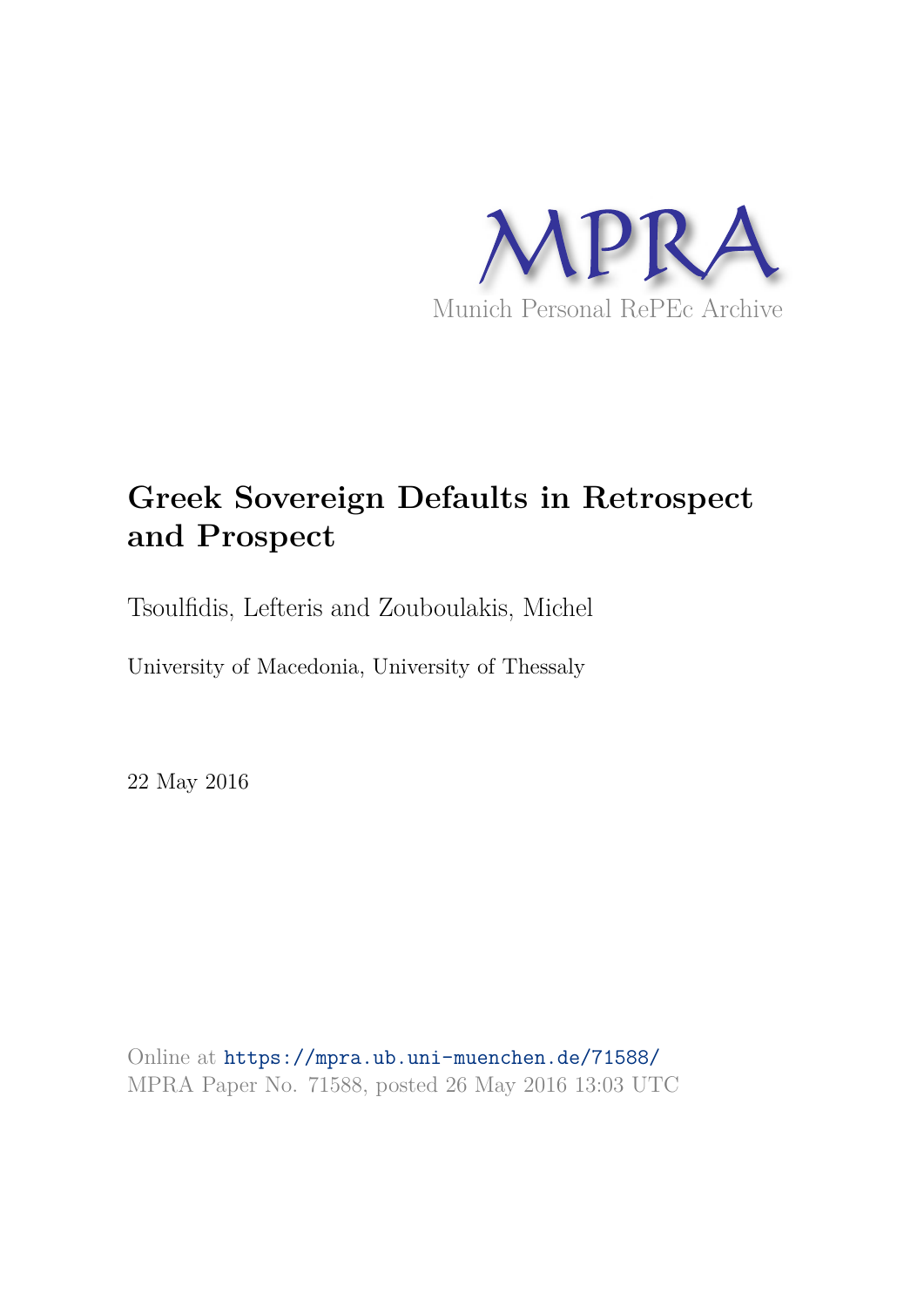# **Greek Sovereign Defaults in Retrospect and Prospect**

Lefteris Tsoulfidis<sup>1</sup> and Michel Zouboulakis<sup>2</sup>

## **Abstract**

This article presents and critically evaluates the four Greek sovereign defaults (1827, 1843, 1893 and 1932) and puts them into a historical perspective. The argument is that each and every of the defaults was not an isolated episode in the turbulent economic history of capitalism, but rather a manifestation of the internal weaknesses of the Greek economy which were magnified during the downturn phases of the long waves of 1815-1845, 1873-1896, and 1921–1940. Crucial for the precipitation of these defaults were the short-sighted and often opportunistic policies followed by the Greek governments which were eager to increase public spending based on borrowed money which lead to mounting public debt. As a consequence, the past Greek sovereign defaults are worth studying in an effort to derive useful lessons and policy conclusions for the current and also future situations.

**Key Words:** Sovereign default, depressions, long waves, Greek economy

**JEL Codes:** B50, F34, N13, N14, Ν24

# **1. Introduction**

The focus of this article is on a critical evaluation of the Greek sovereign defaults which occurred since the War of Independence against the Ottoman Empire, of 1821- 1827. The main thesis of the paper is that the Greek economy, from the very beginning was well integrated into the world economic system and being a small economy it was affected by the ebbs and flows of the world economic activity. Generally, in the expansion stage, smaller economies may benefit but in the case of the world economy's contraction weak economies suffer the most, and they become even more default-prone. The four defaults of Greece teach important lessons to learn and also help us think of economic tools which can be utilized to ameliorate, if not to prevent this dismal state of affairs for the public benefit. Furthermore, we will argue that all the past serious economic downturns of 1815-1848, 1873-1896 and 1920-1940 led the Greek economy to sovereign defaults; nevertheless these defaults soon activated economic forces and led to the implementation of policies which facilitated the economy's vigorous recovery. This is particularly true in the defaults of 1893 and 1932 which we study more closely. The first two defaults were significant in their

-

<sup>&</sup>lt;sup>1</sup> Professor, Department of Economics, University of Macedonia, 156 Egnatia Str. Thessaloniki,

Lnt@uom.edu.gr

<sup>&</sup>lt;sup>2</sup> Professor, Department of Economics, University of Thessaly, 43 Korais Str. Volos, mzoub@uth.gr.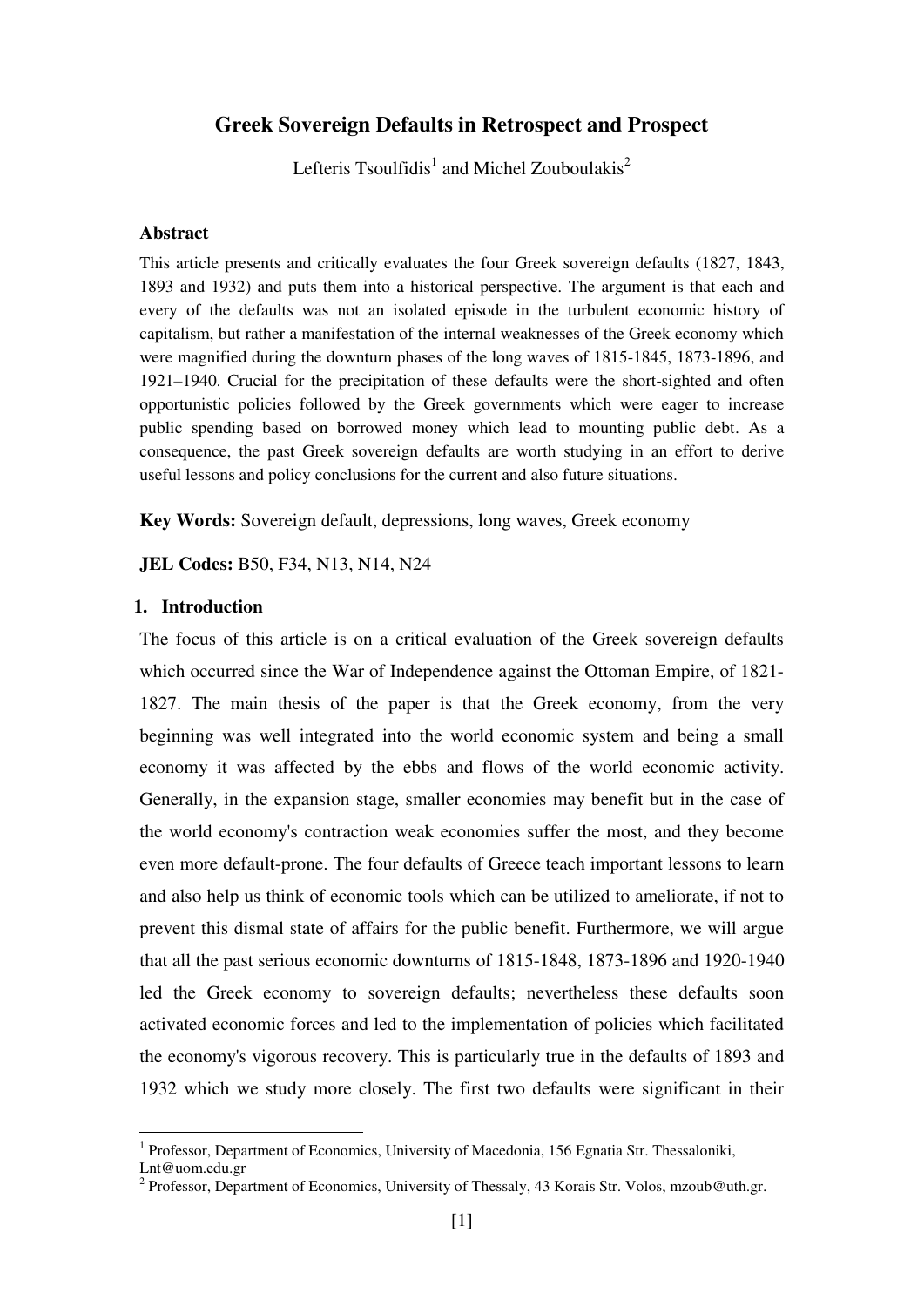own right, but the lack of adequate data makes us focus more on the defaults of 1893 and 1932, and their aftermaths. It is important to stress at this point that also the slowdown in the economic activity in the 1970s and 1980s, that is, during the socalled silent depression led the Greek economy to the brink of the default. The same is true with the Great Recession that started in 2007 nearly led the economy to a certain default which was avoided, up until now, as a result of the European Union intervention and financial support.

 The remainder of the paper is structured as follows: Section Two deals briefly with the defaults of 1827 and 1843. Section Three discusses the default of 1893. Section Four deals with the default of 1932. Section Five summarizes and makes some concluding remarks with regard to the situation in the late-1980s as well as the current predicament of the Greek economy.

#### **2. The First Two Defaults, 1827 and 1843.**

During the Greek War of Independence against the Ottoman Rule (1821-1827), the "interim government" received two international loans in 1824 and 1825 of 2.8 million pounds through the London market in order to finance the war. In his classical study Andreades (1904, p.90) wrote that the loans were given at very high discount rates (nearly 55 and 59 percent of the face value of the bonds). Also, only twenty percent of the loans were in effect received (G. Dertilis 2006, p.117). Furthermore, Finlay reported that "the first sums which arrived from England in 1824, were absorbed by arrears due on private and public debts" and that the remaining funds were distributed among the different fractions of warlords and quickly vanished (Finlay 1861, vol.2, pp. 38-41). The interim Greek government was not in a position to pay back the annuities due to the lack of sufficient public revenues and declared a default two years later. The international interest about the outcome of the Greek Revolution was also concerned about the money lent to the interim Greek government. Not accidentally, few months only after the default, the allied fleet of England, France and Russia destroyed the Ottoman armada in the naval battle of Navarino (20/10/1827). In the London Protocol of February 1830, the Greek Government agreed to pay back the two loans as a condition of recognizing the independence of the New Greek State, by the Allies. Additionally, national lands where offered as a collateral warranty.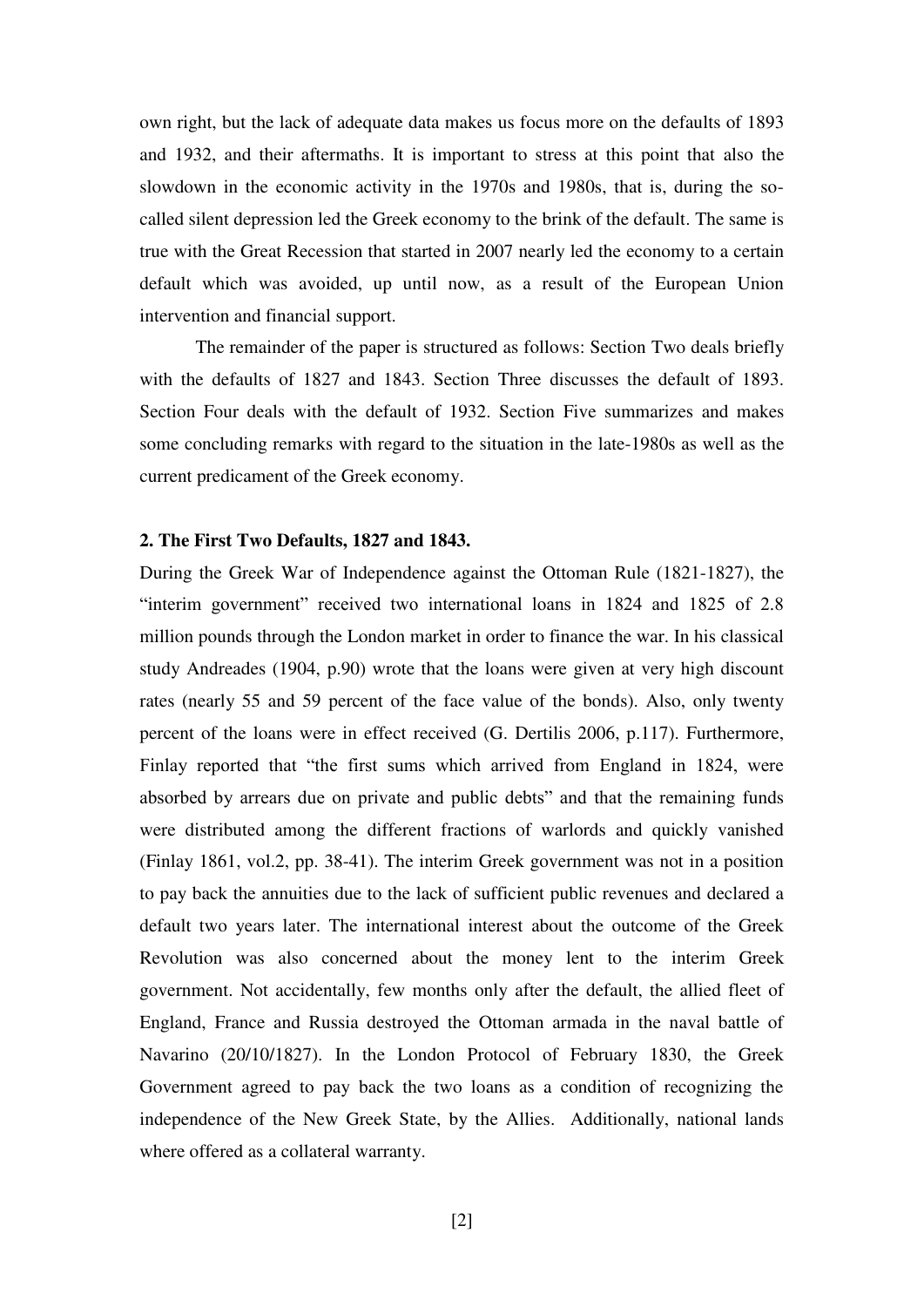The protocol of 1830 was again amended in the London Convention of May 1832, which established the borders of Greece which became a sovereign kingdom. The first king was the young Bavarian prince Otto, whose arrival was accompanied with a new loan of 60 million golden French francs. Most of the borrowed money, however, was spent for the payments of the old loans and only 2.7 million French francs, out of the 40 million actually received, were invested on the provision of the infrastructure of the new state (G. Dertilis 2006, p. 123). Given the world depression of 1815-1845 (downturn phase of the first Kondratiev long wave) and the bad economic situation in Greece especially in 1840s and also taking into account that Greece did not receive the third installment from the 60 million loan it was not surprising that after the failure of the Greek government to meet its obligations for three consecutive years, Otto declared a second sovereign default in September 1843. As a consequence, Greece remained out of the financial markets for the next 35 years (cf. Reinhart and Rogoff 2011, pp. 1678-9). The foreign private debtors pressed their governments to utilize every possible means to make Greece start repaying her international debt obligations. The military occupation of the port of Piraeus, by French and English naval forces during and after the Crimean War, from 1854 to 1857 followed by the imposition of a Memorandum (of Understanding) with a detailed list of policy measures that force Greece to meet her debt obligations. In addition, the foreign Governments placed their representatives into the key Greek Ministries in order to ensure the effective implementation of the agreements. It is important to emphasize that not only Greece but also a host of other countries defaulted during the recessionary phase of the first long wave, including almost all countries in Latin America.

 The austerity measures that were taken in July of 1843 bear striking similarities with those of the three recent European Stability Mechanism programs in Greece. Thus, one-third of public employees were laid off while those who kept their jobs were forced to accept a salary cut of 20 percent. Pensions were no longer paid although there were not many pensioners, mainly military people and other public employees. The government also reduced its military expenditures and its public investment. Taxation was increased especially tariffs on imports. Further measures included the pardoning of illegal constructions which could be legalized by paying a certain amount of money and the same measure was applied on the occupiers of public lands who thus could take ownership. Moreover, the government, in order to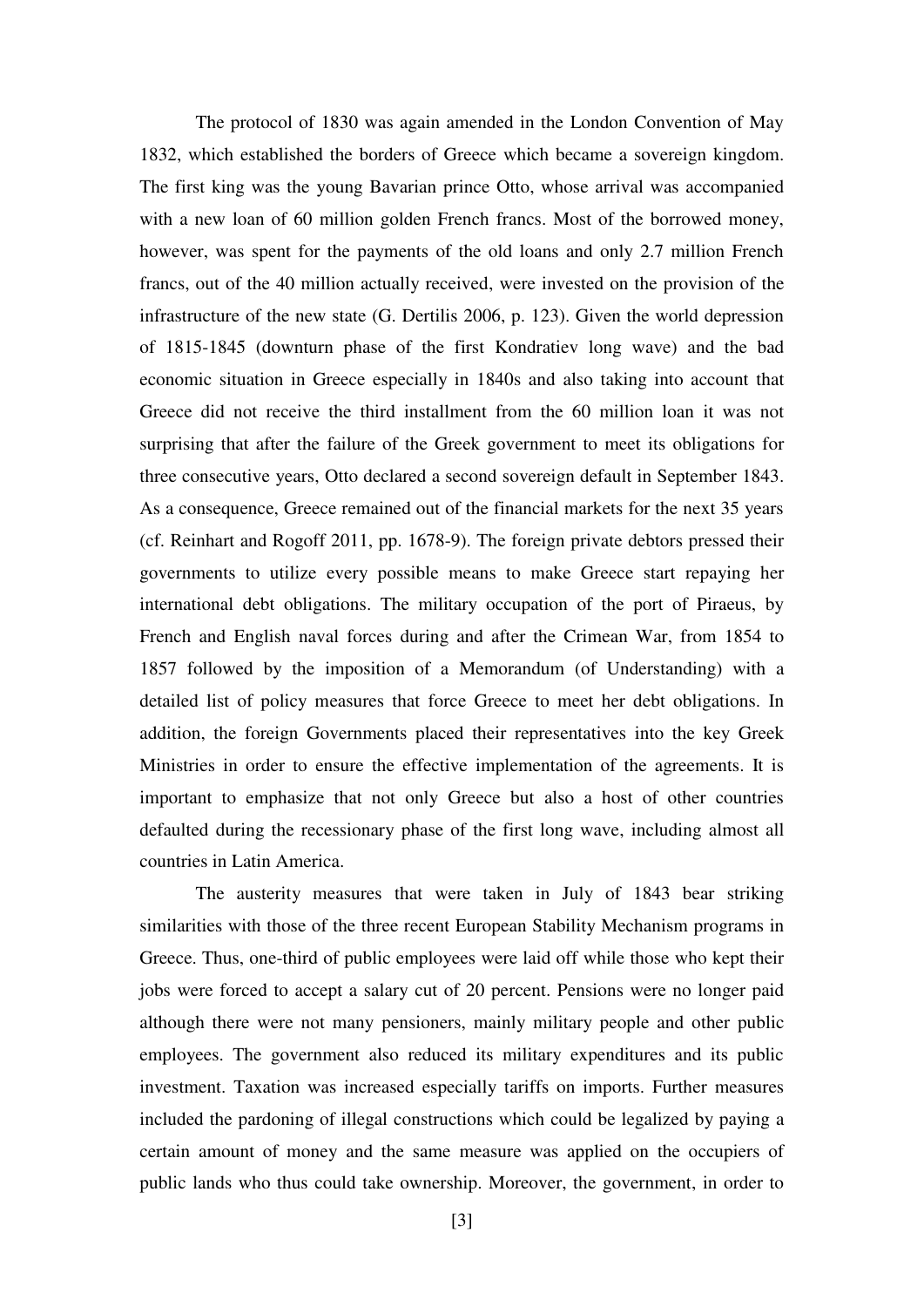maximize its tax revenues, decided that people's past tax obligations could be paid only as a fraction of the total due payments. The economic situation combined with the absolute rule exercised by the Monarchy led to the creation of a popular front asking for a Constitution which was granted on September 3, 1843.

 Finally, Otto was forced to resign in 1862. He was replaced by the Danish Prince George who was endowed with the Ionian Islands; he was also given a "haircut" of 300.000 French francs on the loan of 1832, as an advance of the future royal expenses. Despite these dramatic changes, Greece remained a failed state which remained outside the international financial markets for a long time.

## **3. The Depression of 1873-1896 and the third Greek sovereign default**

During the 1873-1896 period the world economy underwent a "long depression". This can be identified by falling prices, falling interest rates, and profit rates and also by rising unemployment rates which were well above the ten percent benchmark in the US economy that signifies the transition from a recession to a depression (Heilbroner 1993). As Hobsbawm (1994) argues this crisis encompassed the world economy and corresponds to the downturn phase of the second Kondratiev long wave of 1847-1896. The salient feature of this downturn phase was its long duration and the fact that it was not deep enough to create massive business failures and lasting unemployment. If only this was true, the conditions of profitability would be restored by the devaluation of fixed capital resulting from large-scale innovations and the significant fall in real wages as a result of rising unemployment. The long depression was not as deep as that of 1815-1847 although it was more international; most likely it started in the advanced economies and soon expanded to include the rest of the capitalist world economies.

 A dramatic consequence of the 1873-96 depression was the decline of the volume of international trade as a result of the imposition of protectionist measures taken by most countries. Except Britain, Denmark and the Netherlands who kept low their import duties, no other advanced economy remained faithful to laissez-faire policies after 1879 (Graff et al. 2014, p.75). The Greek exporting sector for the most part of the depression was favorably affected because it was almost exclusively based on a single exporting product (the Corinth raisin) whose international demand was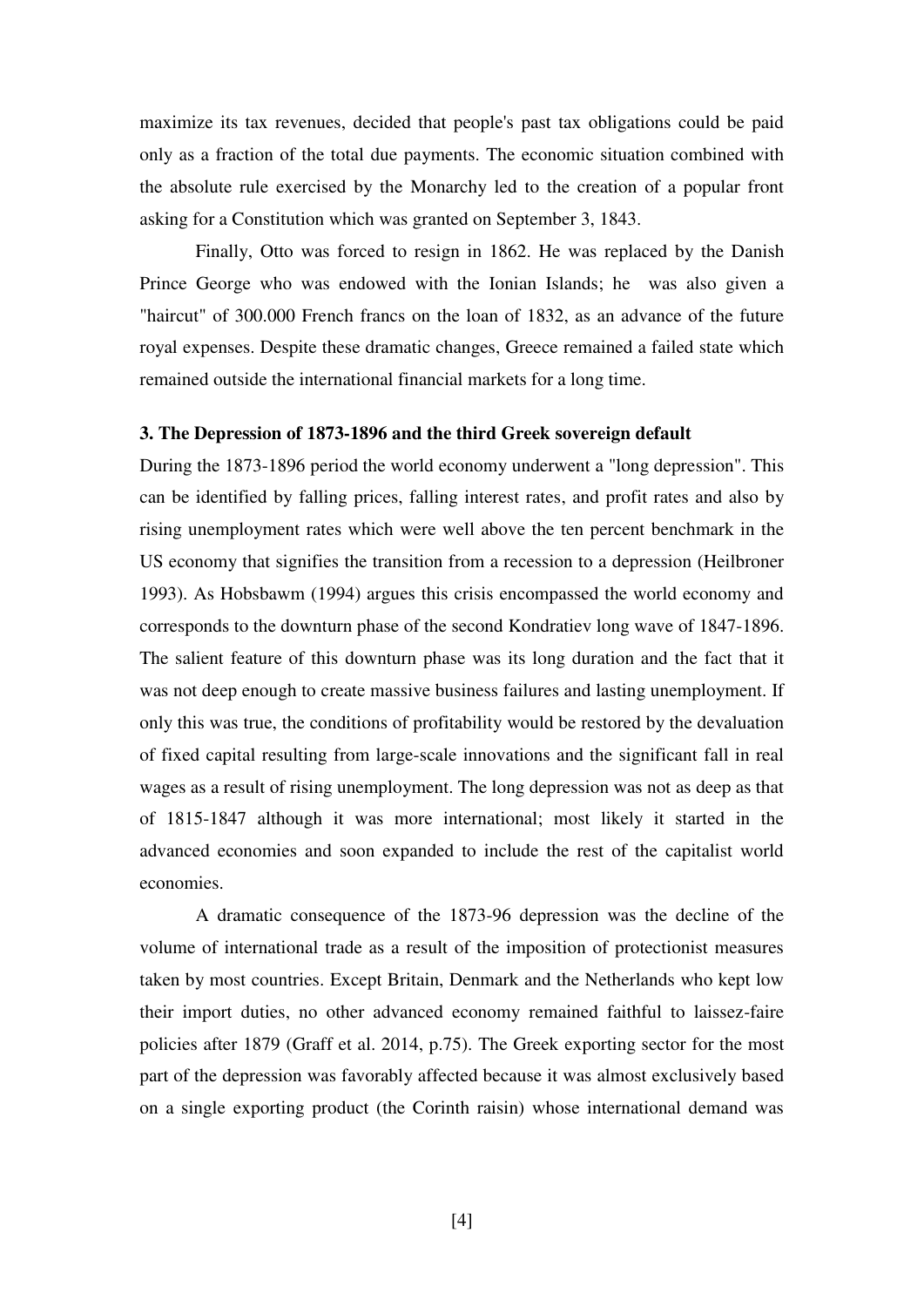rising for purely conjectural reasons.<sup>3</sup> The rest of the traditional farming sector, as well as the infant Greek industry, were not affected in any serious way for reasons that have to do with the nature of a small rural economy with no strong domestic or international connections. This was not true though for the financial sector of the economy which was continually under pressure to serve the monetary needs of a State running deficits and pumping money into the economy creating inflationary pressures or taxing and impoverishing people. By the end of 1885 Greece was, once again, in war preparations, and therefore, she run budget deficits with her monetary policy completely out of control. Thus, though Greece managed in the year 1885 to stay on the gold standard for nearly nine months from the end of the same year onwards, she was forced to run large budget deficits, thereby accumulating a huge debt.

 Strange as it may seem, the Prime Minister Harilaos Trikoupis, during his seven (non-consecutive) mandates from 1875 to 1895, in spite of his liberal beliefs in classical economic theory of minimal government interference in the economy; nevertheless, he thought that liberalism could be effective once a country attains a sufficiently high level of economic development. This is the reason why he did not hesitate to apply active government policies and particularly effective demand policies many years prior to the establishment of this principle by Keynes (1936). Trikoupis' idea was that one needs first to initiate the conditions that will lead to economic growth, which in the absence of a strong private sector can only come via a strong Government intervention to provide the necessary support to market forces. Once the market forces become strong enough, the Government's role should return to its usual minimal functions (protection, distribution of justice and provision of money). Economic growth required the creation of a large-scale infrastructure investment projects (road and railway networks, harbors, desiccative works and the like) and also tax reforms and the reorganization of the state and the army. The financing of this unquestionably ambitious program was made mainly through international loans. Such financing was much easier than one would think for mainly two reasons. Firstly, the Greek government in those years and under Trikoupis' leadership appeared to be more reliable than ever and secondly, as a result of the Long Depression of 1873-1896 there was a great deal of dormant international liquid capital in search of investment opportunities. Thus, the somewhat higher interest rates

<sup>&</sup>lt;sup>3</sup> For a quick overview of the "phylloxera plague" in Southern France in the 1860s, Hobsbawm (1987).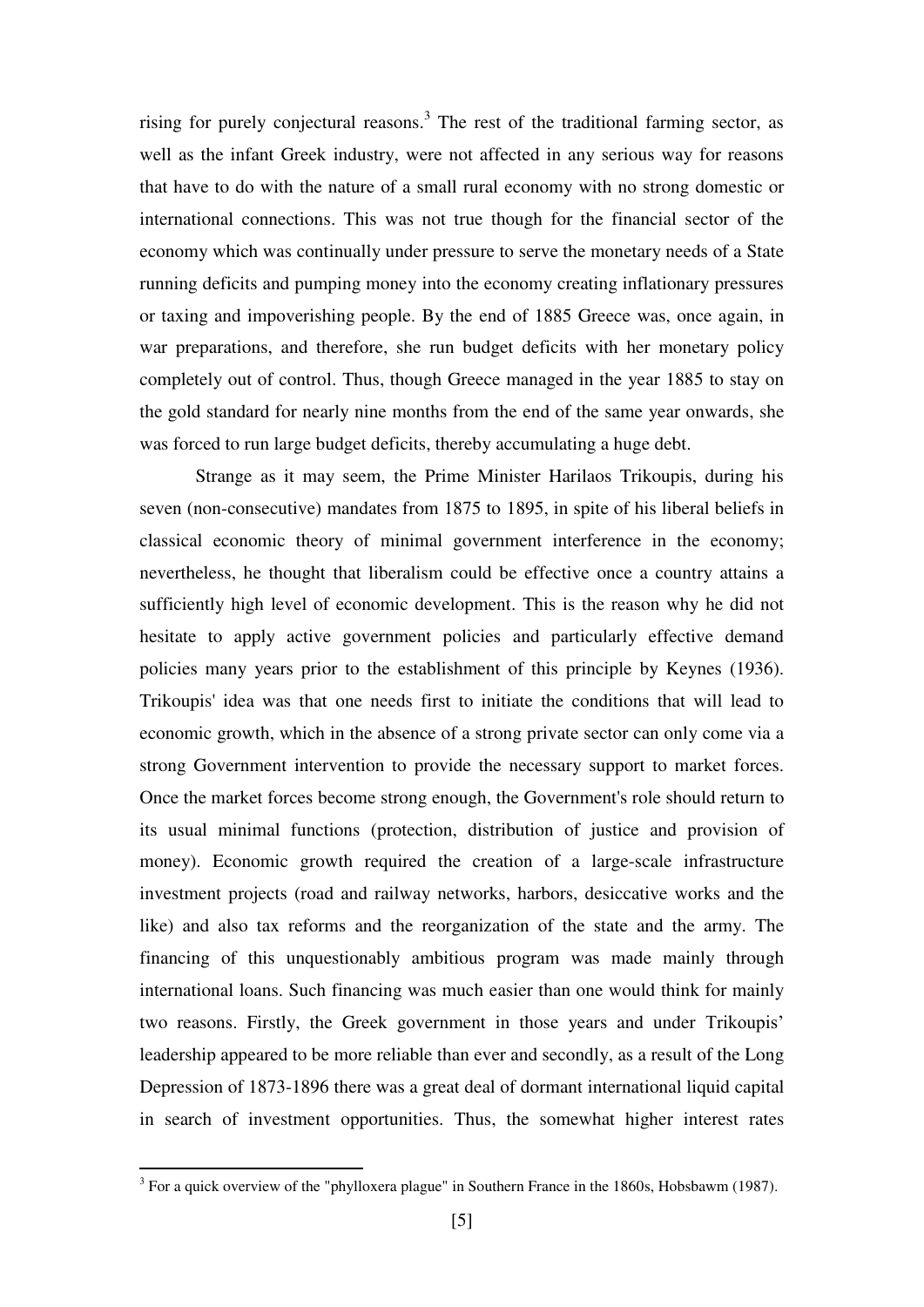offered by the Greek government were lucrative enough for the Europeans bankers who were eager to provide the necessary financing to the Greek government.

 The idea behind these policies is that investment spending on infrastructure with borrowed money, in conditions of underutilization of capacity, will increase both employment and incomes and with it the future taxes. So the government will be able to redeem its debt keeping all the benefits resulting from the use of the infrastructure. It comes as no surprise that Greece during those years experienced a slowdown in economic activity coupled with inflationary pressures similar to those experienced by OECD countries a century later during the silent depression of the 1970s and 1980s. Trikoupis was, we dare say, an "unconscious Keynesian", whose economic policies moderated the negative outcomes of the international Depression. Trikoupis was fully aware of the limits of the model of a single sector exporting agricultural economy with raisins as the major exporting product and he tried to strengthen the industrial sector in an effort to create domestic demand. He, therefore, planned a long-term policy of major reforms and public investment projects in order to sustain economic development. In fact, public investment in 1890 grew up to 28% of total public spending, excluding annual debt spending (G. Dertilis 2006, pp. 675-6; Tsoulfidis 2015, ch.8 and the literature cited there). In an effort to finance his ambitious public expenditure plans mainly on modern infrastructure (railroads harbors and the Corinth canal), Trikoupis reformed completely the taxation system in Greece. In particular, he abolished the tithe on agricultural production because he considered it a feudal relic and increased the general rates on tariffs and indirect taxes. Thus, before Trikoupis, in 1871, indirect taxation represented 53.9 percent of total tax revenues corresponding to 4.8 percent of GDP; twelve years later, indirect taxation increased to 74.3 percent of total tax revenues and 8.7 percent of Greek GDP (G. Dertilis 2006 pp. 714 and 722; Tsoulfidis 2015, pp. 206-7). At the same time, Trikoupis made valiant efforts to attract entrepreneurs of the Greek Diaspora; in fact he managed to do that without any preconditions. As a result, most Greek entrepreneurs invested in banking and real estate sectors of the Greek economy and unfortunately not in manufacturing or other production activities.

 In light of the above, it became a necessity to obtain foreign financing and the Greek political leaders worked very hard to obtain the fourth loan in 1879 amounting to 60 million golden French francs. Andreades (1904, p. 111) wrote that in order to receive the loan Greece was threaten by Chancellor Bismarck not to ratify the Treaty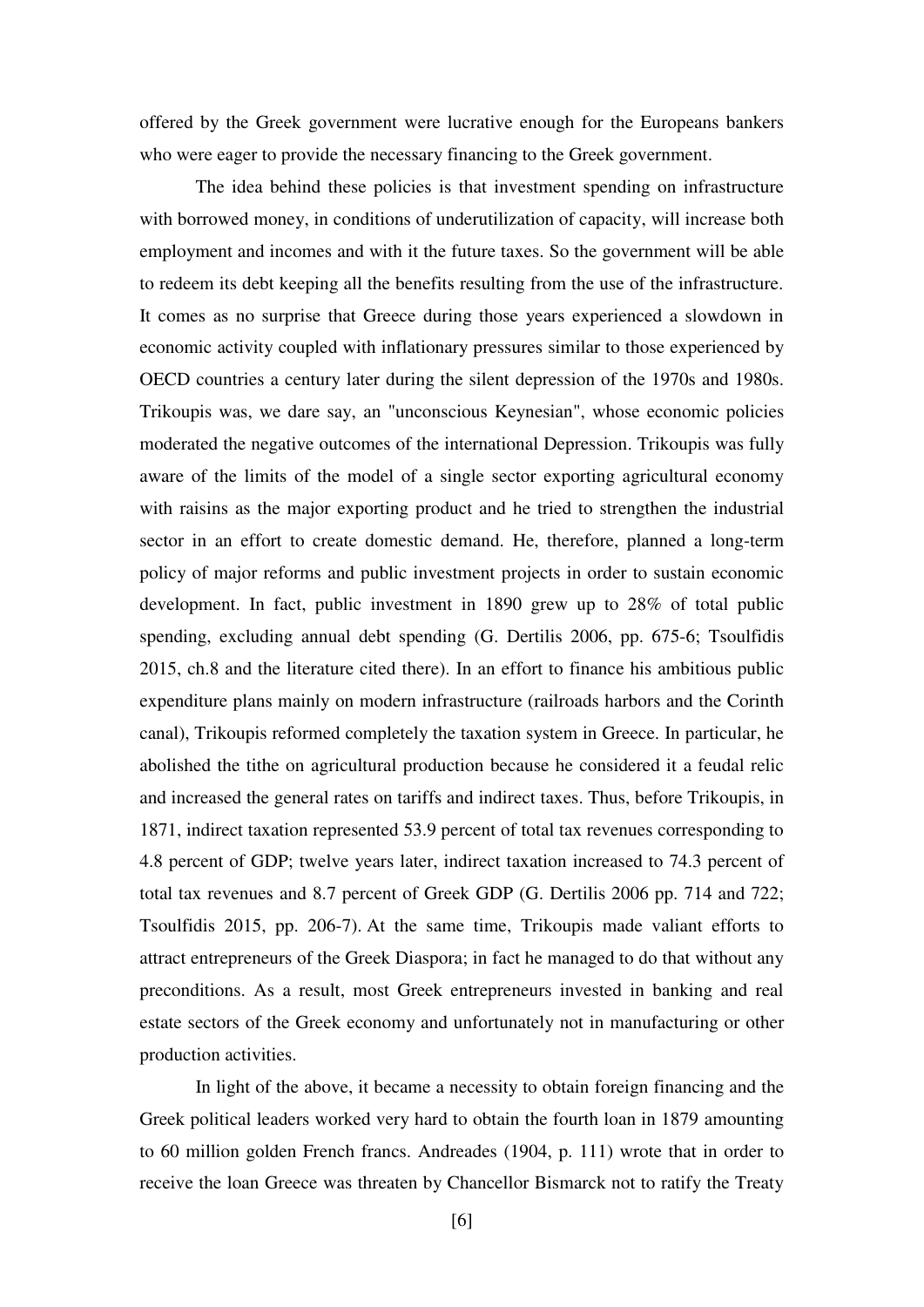of Berlin (1878) concerning the annexation of Thessaly and part of Epirus to Greece. A pre-condition for the ratification of the Treaty was that the German lenders would be repaid for the loan of 1832. Also, all the individual investors who bought Greek bonds on the secondary market at trivial prices (at 5 percent of their nominal value) should be repaid. The Greek administration, as all before and after, faced the same harsh dilemma: the lenders in the world financial markets are only a few and they lent out their money collectively. Thus, when a government is in need of financing, then new loans may be granted if and only if all the previous loans are fully served including whatever interests in the meantime have been accumulated. The new loans, by and large, carry higher interest rate than those of other safe borrowers for obvious reasons. Under these conditions, Greece borrowed 639.7 million French francs from abroad multiplying thus the external debt of the country by seven. Yet, less than 20% of these relatively large amounts of money were finally invested in productive uses, since a great deal of it was used to pay annual obligations of the previous loans (Tsoulfidis 2015, pp. 204-205).

 The world economic crisis that was underway already from 1873 did not leave the Greek economy unaffected whose exports of raisins collapsed in 1890 together with the foreign exchange reserves. The result was that the government had not adequate foreign reserves to redeem its huge annual debt obligations to its lenders. Trikoupis made an international effort for new loans but in vain and in December of 1893 declared default when the annual debt obligations exceeded 50% of public revenues; the public debt was mounting and as a percentage of GDP reached the level of 220 percent as shown in Figure 1, below.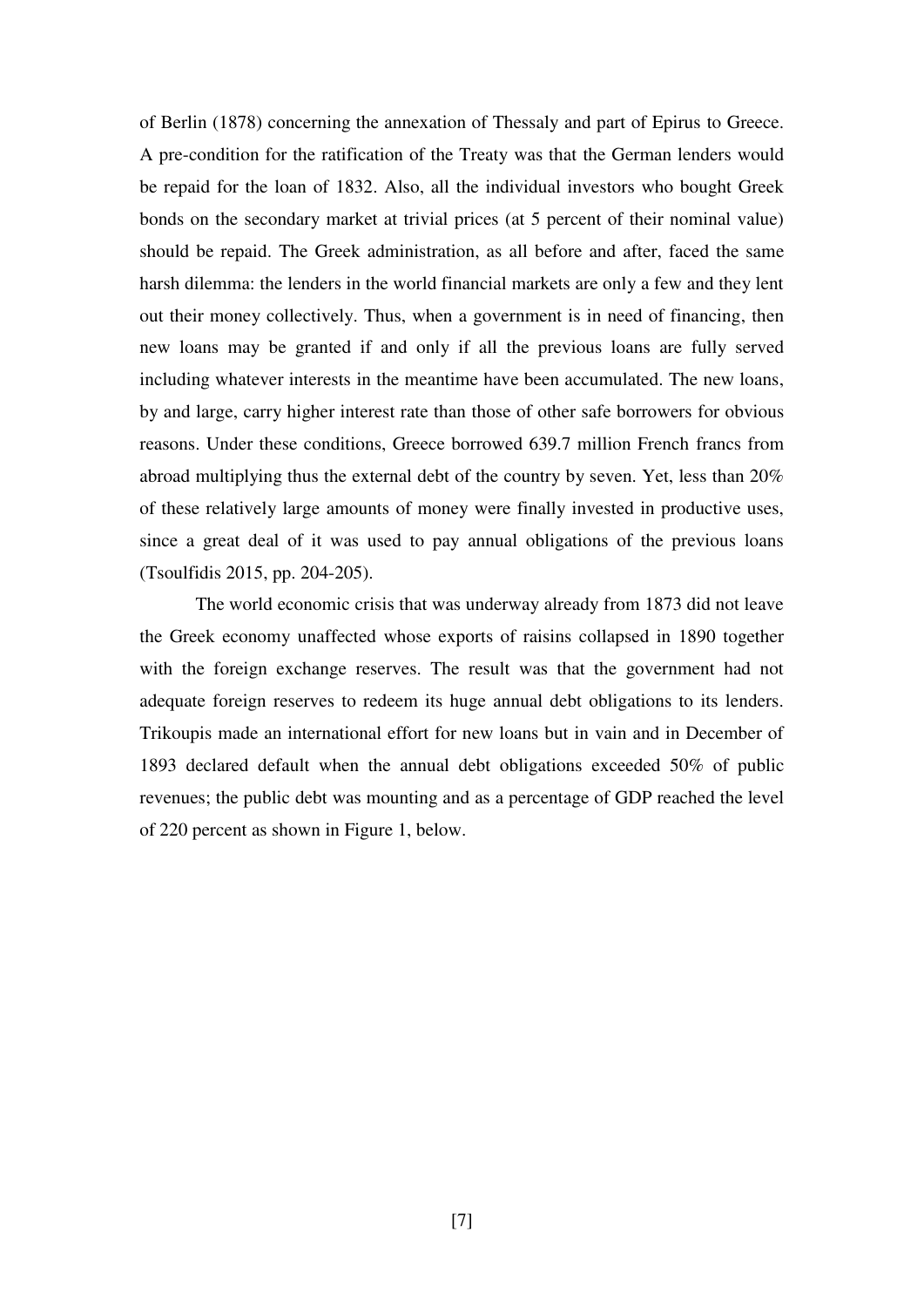

Figure 1. Public debt as percentage of GNP, 1869-1913<sup>4</sup>

 The economic policy measures that were taken immediately after the default included the payments of interest to the foreigner lenders at 30 percent. They excluded the domestic bondholders, mainly the Greek banks. In the negotiations with the foreigner lenders in Paris in 1896, a what nowadays is known as Private Sector Involvement (PSI) was attempted. The Greek side proposed a "haircut" of interest payments at 40 percent of loans and the capitalization of one part of revenues from the government-owned monopolies such as the tobacco, to the foreigner lenders. The negotiations failed because of excessive demands on behalf of the lenders who asked from their respective governments to apply pressure on the Greek government for the full repayment of her loans.

 It has been argued that the War of 1897 between Greece and the Ottoman Empire was encouraged by the lender countries. The latter did not need to try hard to achieve such a goal; this because during those turbulent years and with the question of the Cretan autonomy from the Ottoman Empire open, many hyper-patriotic individuals were acting as to increase tensions in the borders between the two countries. The reasons for friction there were always there and the 31 days war found the Ottoman troops on their way to Athens. The Greek government asked the lending countries for help. They were more than willing to offer their "good services"

 4 The data for debt come from Reinhart and Rogoff (2011) and the GDP from Kostelenos et al. (2007).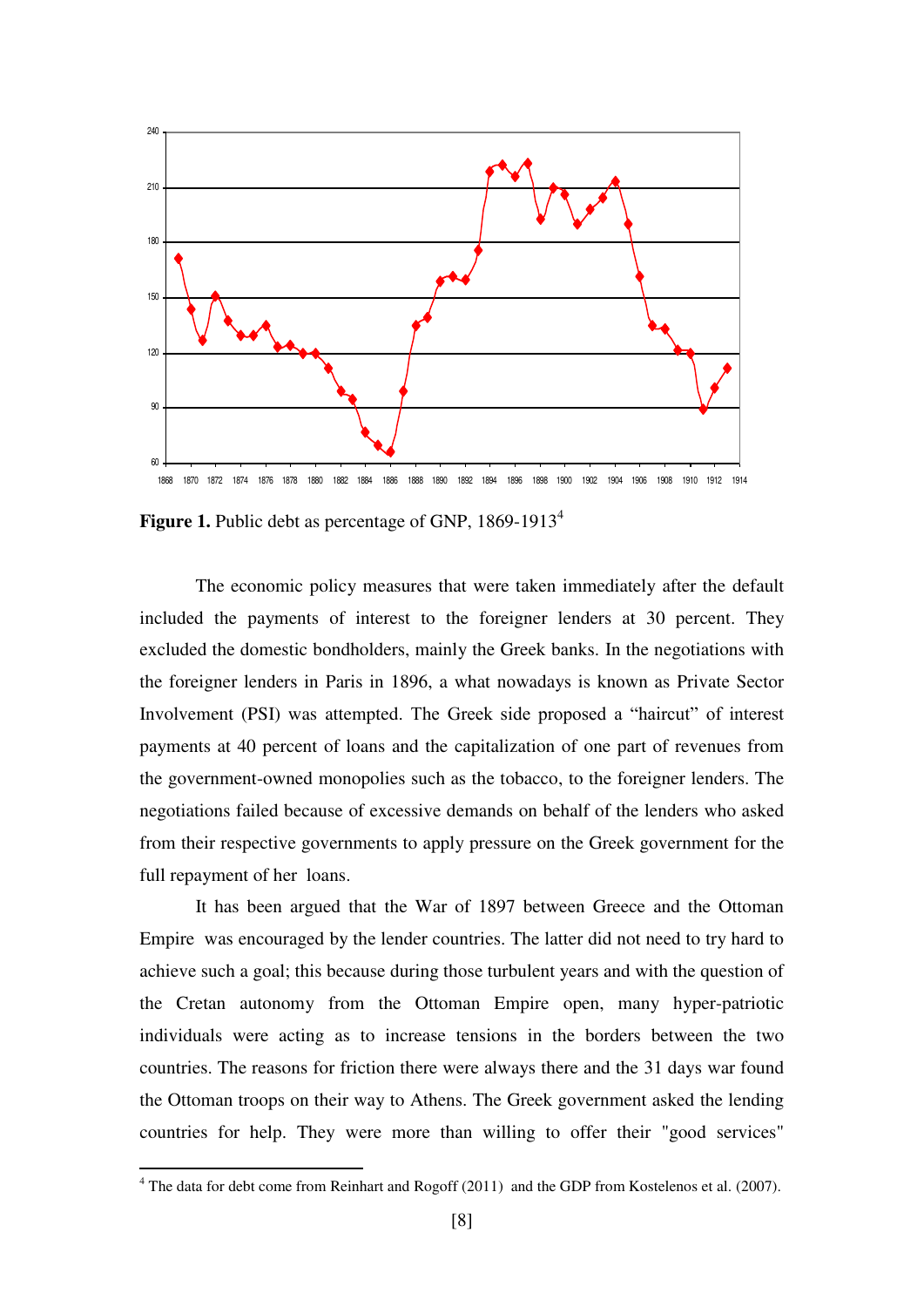immediately. Hostilities ceased at once, and Greece came out from the war, almost without territorial losses, but the humiliating war indemnity to the Ottoman Empire was added to her past obligations. Finally, Greece accepted still another humiliation, the presence of International Financial Commission (IFC) whose members were representatives of Britain, France Germany, Austria, Russia and Italy. The word "commission" - is rather a euphemism- because the IFC extended its jurisdiction from the management of all taxation to the way in which the Greek government conducted its monetary policy. Despite these heavy measures, the Greek economy managed to recover quickly. Within the next fourteen years, the GDP grew annually at 4.2% and the Greek drachma became once again a strong currency and in 1910 attained parity with the French franc which was the money of international exchanges (Tsoulfidis 2015, p. 234). The IFC remained in Greece formally until after World War II, and while it was replaced by the Monetary Committee of 1946, the IFC formally expired in 1977!

### **4. The Great Depression of the 1930s and the fourth Greek Default**

The crisis of the 1930s was an unprecedented overproduction crisis, the global economic system produced far more commodities than it was able to absorb. Public overspending during the World War I, huge external debts of European vis-à-vis to the US, the collapse of the international agricultural prices as well as the crash in the New York Stock Exchange were serious but only secondary effects compared to the failure of the system to absorb the rise of productivity in the first quarter of the twentieth century (Graff et al. 2014, p. 207). The downturn spiral after 1929 is commonly described in the following chain of events: falling prices-bankruptciesfalling industrial production- rising bank default rates- rising unemployment and social misery. Moreover, the hitherto most severe economic crisis nurtured totalitarian regimes all over Europe and paved the way for the devastating Second World War (Hobsbawm 1994, pp. 145 ff.).

The consequences of the Great Depression were not equally spread among capitalist countries, in effect, they were much worse in the USA, Austria, Germany and France, where negative growth rates in the real GDP varied between 20 and 30% from 1929 to 1938; the consequences were less severe in Great Britain, Belgium, the Netherlands; and even less in Greece where the growth rate of the real GDP was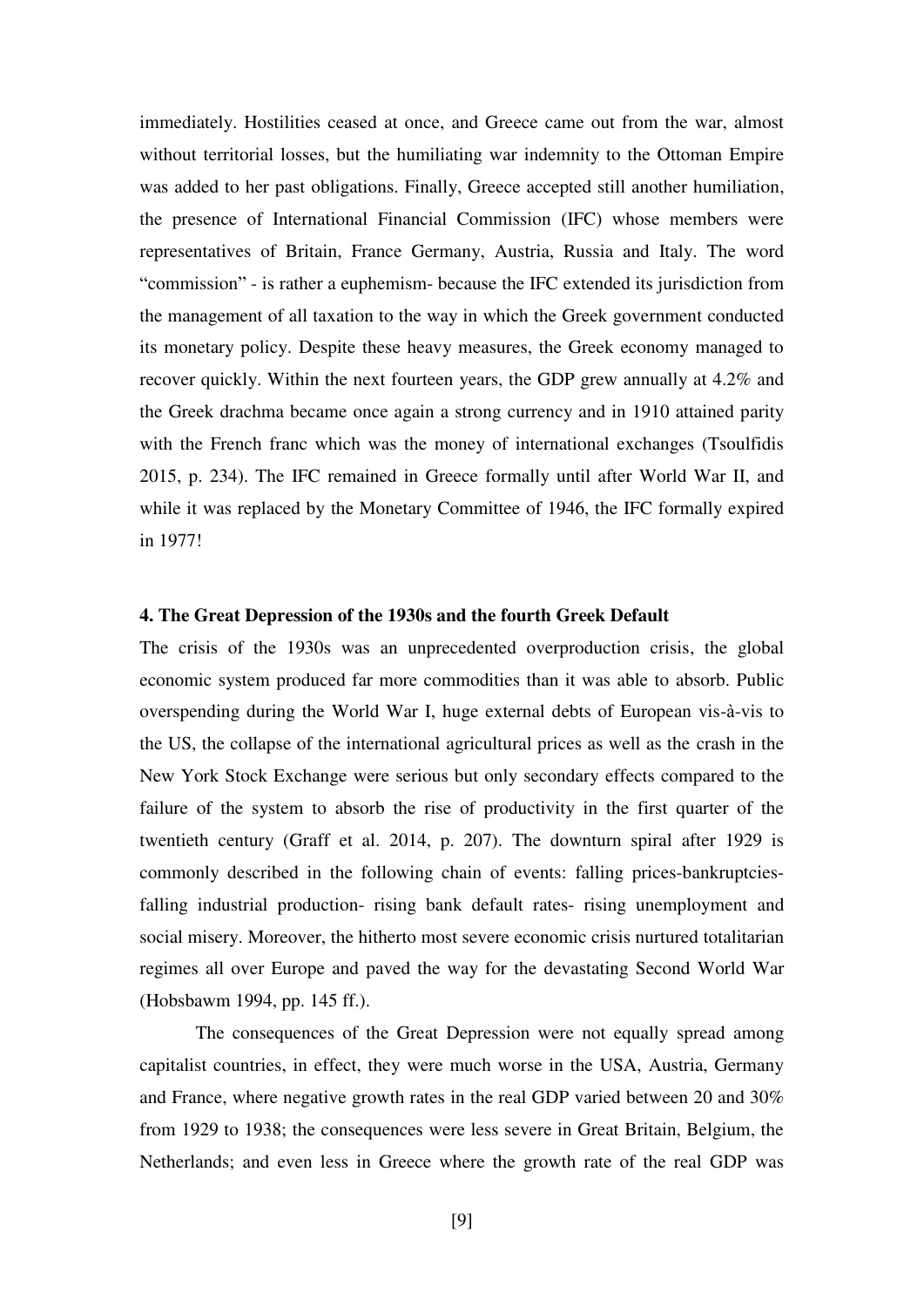negative only for the years 1931 (-0.87%) and 1932 (-2.96%), and from 1933 rebounded to positive average growth rates of 5.6% for the remaining years (see Figure 2, below). The crisis reached Greece mainly through the slowdown in international demand for her chief agricultural products mainly raisins and tobacco (which represented almost 10% of the GDP and 70% of the value of her exports). The money transfers of Greek emigrants and mariners decreased also dramatically. Our estimates show that in 1930 the remittances were 10.08% of the GDP but dropped to 4.4% in 1932 and even further thereafter with obvious consequences for the country's ability to pay for imports and her external debt. On further consideration, however, we conclude that during the crucial depression years, 1929-1932, Greece did not suffer such dramatic consequences in terms of output and employment, as other countries in Europe. In particular, her manufacturing production in 1932 on average was somewhat higher than that in 1929. However, this is not true if we consider every single branch of the manufacturing, neither if one looks at the Greek economy as a whole (Tsoulfidis 2015, 285-6). The good performance of many manufacturing branches had to do with the government's industrial policy and the low wages, a result of the surplus labor after the Asia-Minor expedition disaster in 1922 and the arrival of 1.23 million Greek refugees.

 In brief, the crisis affected asymmetrically different sectors of the Greek economy. The agricultural production was growing on average during 1922-1928 and experienced a significant fall during the 1929-1932 (see Figure 2). Concerning employment, even if the official statistics underestimate unemployment, at its worse level, tripled between 1928 and 1932, but remained rather low at 8.6 percent (Tsoulfidis 2015, p.  $275$ ).<sup>5</sup> Furthermore, unemployment was intensified for specific reasons, such as the new industrial organization in textile and tobacco industries, the introduction of new mechanized processes and the replacement of skilled male labor by unskilled female labor. Thus, workers' income decreased, while the average income of the city dwellers diminished only slightly (Tsoulfidis 2015, pp. 275-6).

 In Figure 2 we observe that real GDP is stagnant in the period 1922-1931. This is particularly true in the agricultural sector of the economy which up until the

-

<sup>&</sup>lt;sup>5</sup> Extreme caution should be applied in the interpretations of such a percentage. First, because the number of unemployed, although more than tripled in 1932 compared to 1928, they are estimated against the civilian population and not on the labor force. Second, the population in Greece was mainly agricultural; as a result the unemployment statistics do not convey the exact same meaning as they do nowadays.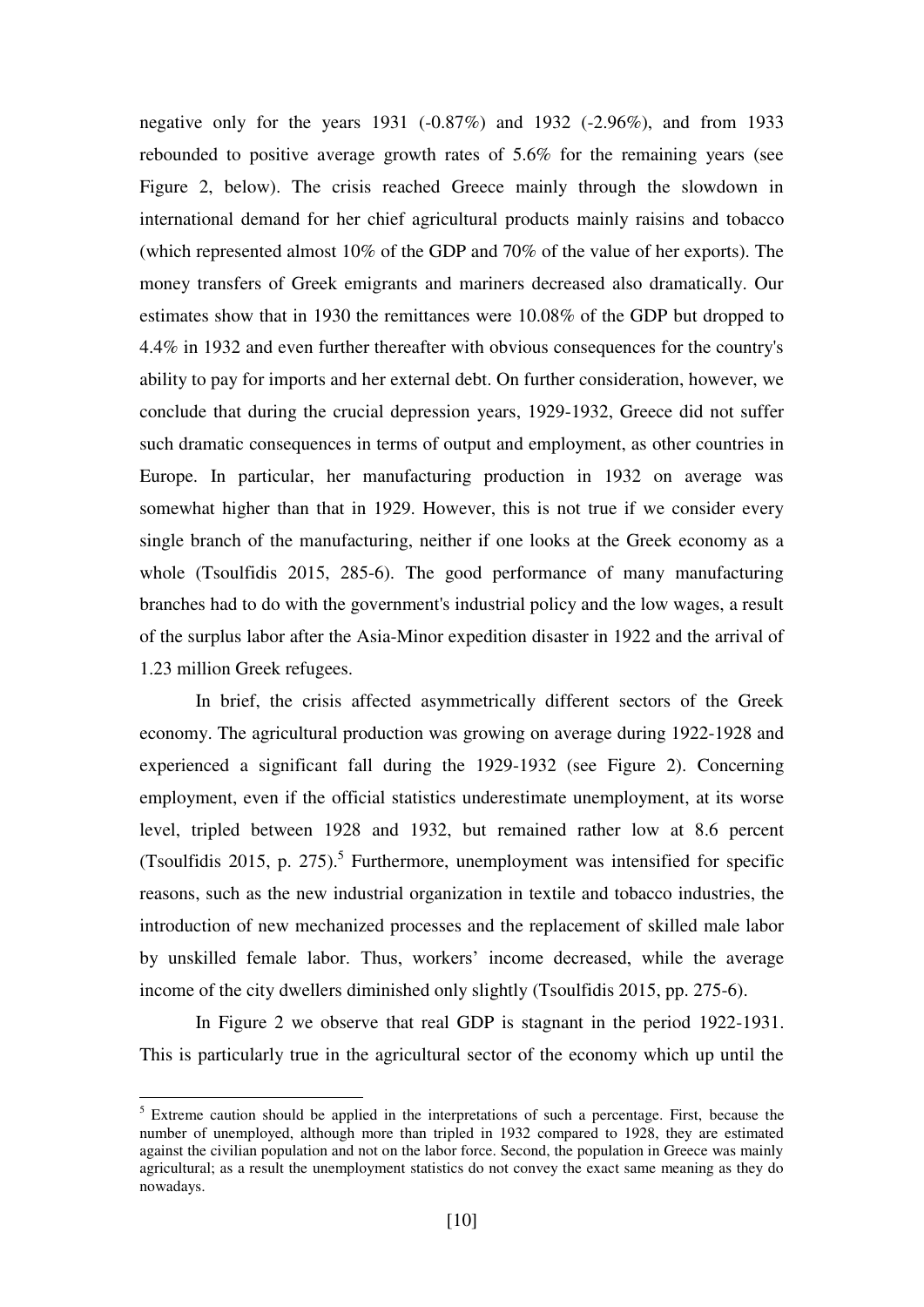year 1931, the worst year for the agricultural production. Real GDP increases thereafter. On the basis of the available data, it becomes clear that during the worse years of the world economic crisis 1929-1932 Greece was not affected as severely as were many other countries. A few years prior to the collapse of the stock market there were systematic efforts to reform the Greek economy through new institutions such as the establishment of the central Bank of Greece, and also specific policy measures aiming at the protection of domestic production, monetary stability (at inflation and exchange rates), which contributed to the expansion of domestic production and especially agricultural, which within the period 1931-1937 doubled its production in an effort that Greece should achieve autarchy. Taking the full period 1929-1938 into account the agricultural production increased at the annual rate of 8.24 percent while the total economy increased at the annual growth rate of 3.94 percent (Tsoulfidis 2015, p.273).



**Figure 2**. GDP of the Greek Economy, total and sectoral, 1922-1938

This kind of policies, in an international climate of credit relaxation, allowed the Venizelos' government to borrow in international markets and to finance its ambitious program of public infrastructure investments. The main idea was that the expected revenues from investment would allow the future settlement of debt that accumulated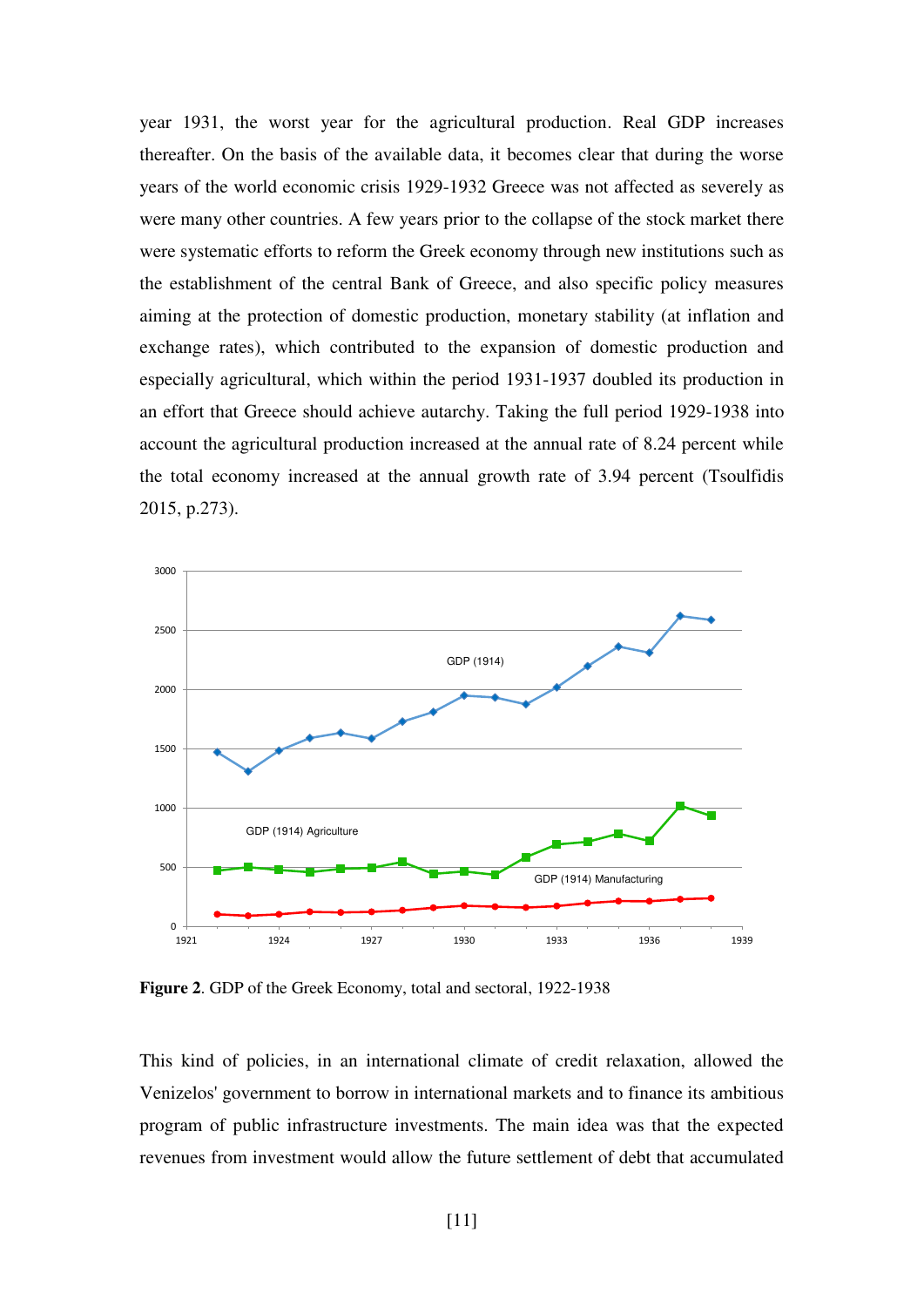in dangerous proportions. The burden of annual debt obligations is displayed in Figure 3 below along with government expenditures as a percentage of the GDP and the budget deficit or surplus as a percentage of the GDP. The size of debt plays an important role in the way a country responds effectively to her international obligations. However, in the event of a recession when the exports of a country sink, the available foreign exchange reserves remain short for the settlement of redemption of the debt. Consequently, the government has no other option, but to search for new loans, otherwise, the bankruptcy becomes inevitable.



Figure 3. Public Debt, Government Expenditures, and Budget Deficit or Surplus as a percentage of the GDP, 1919-1939

The data for public debt comes from Reinhart and Rogoff (2011); they are quite similar to those reported by Mazower (2002, p. 397), at least for the crucial 1928-1936 period. From the same source Μazower (2002) we got the data for government expenditures and tax revenues. Finally, the data for GDP comes from Kostelenos et al. (2007).

 The Depression of 1929 has literary led to a breakdown of the international financial system and made it impossible for the Greek public debt to be refinanced. Venizelos, in the first three months of 1932, visited Rome, Paris, and London in a futile effort to find the support he needed from the allied governments and the League of Nations to mediate for new loans. In other words, Venizelos, remained trapped into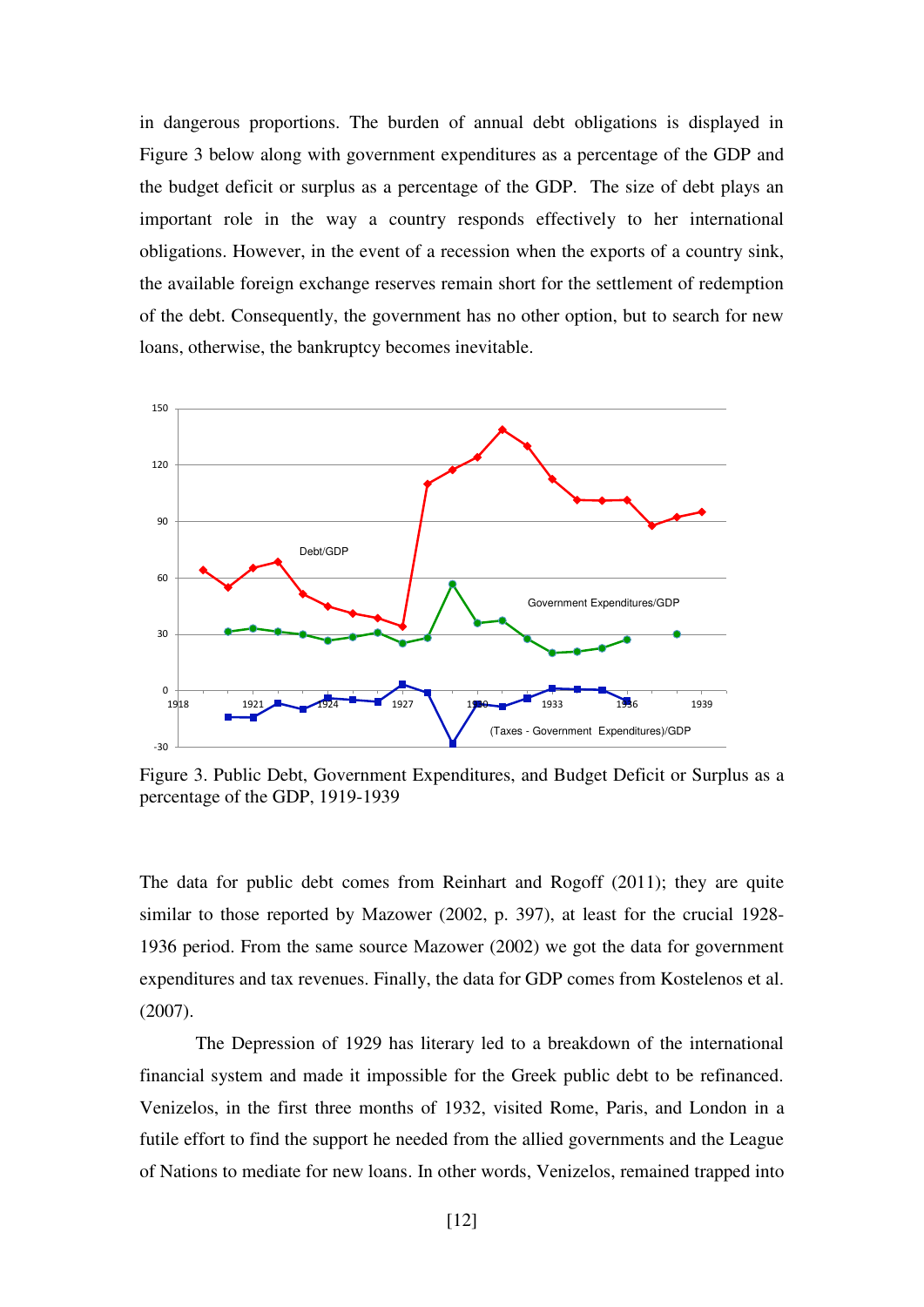his "hard drachma" doctrine keeping the national currency fixed and pegged to the Gold exchange standard with grave consequences for the worsening of the depression and the ability to servicing the public debt. After the withdrawal of the British pound from the Gold Standard in 20/9/31, the Bank of Greece endorsed a Sisyphean effort of keeping more or less stable the level of deposits in foreign exchange. Despite the closure of the Athens Stock Exchange, and the rise of interest rates from 9 to 12%, the outflow of money, foreign reserves and gold continued. The gold backing of drachma was reduced to less than 27% (from the desired minimum of 40%) within few weeks in the beginnings of 1932. When the annual debt obligations grew up to 70% of the government budget, in April 1932 and no "haircut" was accepted by the lenders, Venizelos had to take a number of strong monetary measures: bail-in vis-à-vis the Greek creditors, refusal to pay back the payments to external creditors, devaluation of the drachma by 60%, withdraw of the national currency from the international markets and finally the declaration of sovereign default on 26/4/1932 (Psalidopoulos 1989, pp. 89-90). That was the fourth bankruptcy of the Greek State and the first in the twentieth century.

 Greece reversed the outflow of money and in order to survive followed a policy of autarchy encouraging the growth of domestic production. The recovery came quite early, but too late for Venizelos who lost the elections in November 1932. The devaluation boosted the exports of tobacco and other agricultural goods. Moreover, the bail-in economized a significant amount of funds (about 10% of public spending) which were used for public works. The opposition Populist Party followed a strong interventionist, nationalist, and sectarian policy to amplify the social consequences of the crisis and neutralize the political upheavals. In vain, within three years, 1933-36, there were three military coups, three general elections, five different Governments and six major political leaders passed away. In 1936, a fascist-like regime was installed to fill the political gap created by the failure of the ruling parties. Notwithstanding his authoritarian political program, Metaxas followed the same interventionist economic and social policy inaugurated by Venizelos' Finance Minister Varvaressos, maintaining some members of the previous political and financial establishment. The protection of industry was intensified, some 567 new factories were built while the labor movement was crushed and its leaders persecuted. In 1937, Greece's industrial production was 51% higher than that of 1929! The agricultural production recovered thanks to the forgiveness of defaulted agricultural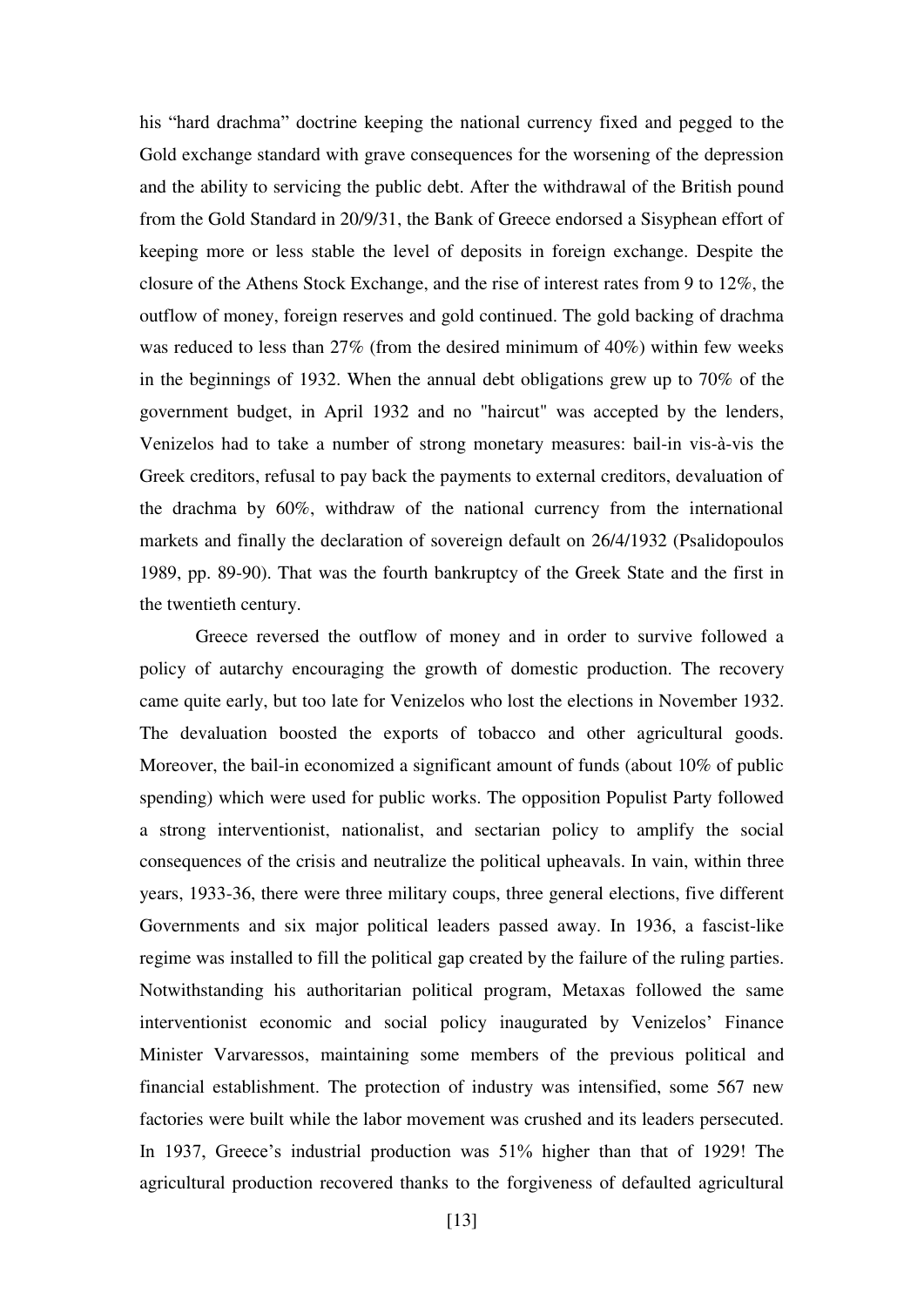debts; it also enjoyed the protection from foreign competition. As seen in Figure 3 above, the agricultural GDP grew at an annual rate of 7.8% between 1932 and 1938. By 1935, the Greek agricultural GDP covered the 78% of the domestic aggregate demand. Things were also very positive for the exporting sector which was based on trade clearings with a number of countries and especially with Germany, Greece's major trading partner.<sup>6</sup>



**Figure 4.** Net trade balance as a share in GDP 1922-1939

## **5. Concluding Remarks**

-

The study of the Greek sovereign defaults reveals that they were not isolated incidences in the turbulent economic history of capitalism, but rather they took place during the downturn of the world economic activity along with the defaults of a number of other countries. In general, history teaches that sovereign defaults take place in higher frequency during the downturns of long economic cycles as we learn from the five long waves in a time period spanning nearly two centuries and a half. For instance, in the recent phase-change of the world economy that started at the end of 2007, we witnessed a number of diverse EU economies coming close to the verge of financial collapse. In particular, this was the case of Spain and Italy, two

<sup>&</sup>lt;sup>6</sup> Greece exported tobacco and cigarettes to Germany in exchange for agricultural tools and military ammunitions. The clearing trading agreements were widespread during the late 1930s.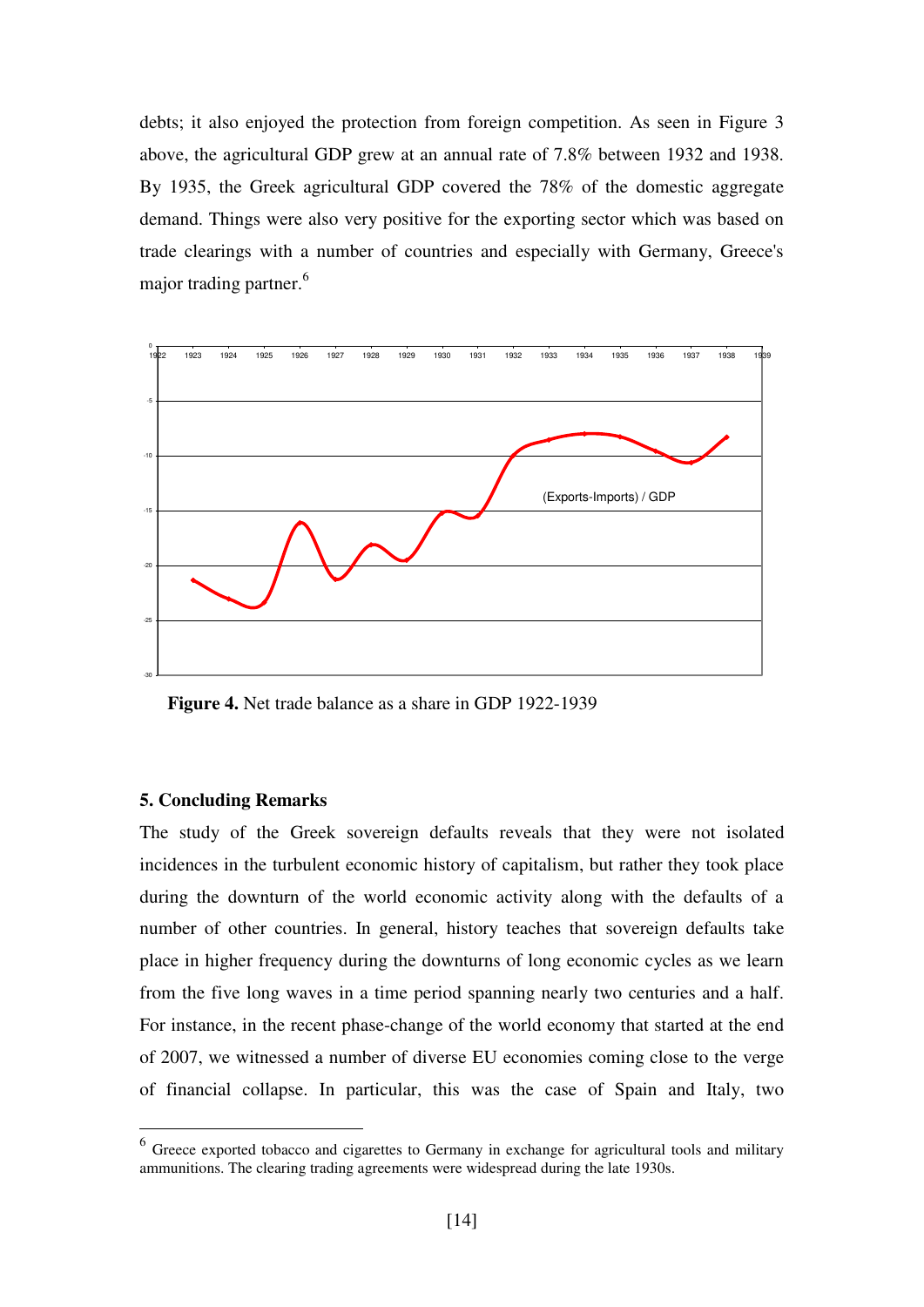supposedly large and strong economies; also Ireland, Portugal, and Greece three countries with not so strong economies, which would certainly have defaulted had there not been financial aid from other EU countries. As a result, the list of defaulted countries is not restricted to "the usual suspects" such as Argentina, Mexico and Balkan countries, but extends to include "countries above any suspicion" such as France, Germany, Russia, and China among many others. It goes without saying that some countries of Africa, Asia, and Latin America may default without necessarily the world economy being in the depressionary stage of its long wave. From the above we do not mean that sovereign defaults are like natural phenomena created by global depressions. Quite the opposite, we simply argue that sovereign defaults reveal the chronic problems, the structural weaknesses of an economy and the wrong economic policies which simply precipitate a country's propensity to default. In the case of the four Greek defaults for the period 1824-1939, we derive that 70 percent of the loans were used for consumption purposes (including military ones) and out of this 70 percent, 16 percent was used for the issuance expenses. If we also take into account the domestic loans then the non-productive uses of total loans represent up to 91 percent (Koulis 1968, p. 281). It is important to note that all the domestic loans in the Post-WWII period were really extinguished from hyperinflation. The monetary reforms of November 1945 introduced the new drachma which was set equal to 50 billion old drachmas. And the 16 billion prewar (public and private) debts literally evaporated because they were worth a fraction in terms of the new drachma. The continuous budget surpluses in the 1950s and 1960s achieved the repayment of all the old foreign debts of Greece until the year 1968 or earlier. The total public debt of Greece as a percentage of the GDP ranged in the 1950s from 12.8 to 20.9 percent of the GDP in 1964 (P. Dertilis 1968, p. 219).

This situation changed by the end of the 1970s when the public debt started its upward movement and by the end of the 1980s, Greece came very close to default and remained in that critical state for the next few years. However, the conditions had already changed and the world economy entered a new phase of economic growth, the financial aid from the European Economic Community and the austerity measures that followed kept the public debt in a downward direction up until 2001, when Greece became a member of the Eurozone. In the years that followed the public debt increased and became unmanageable with the start of the Great Recession in 2007 so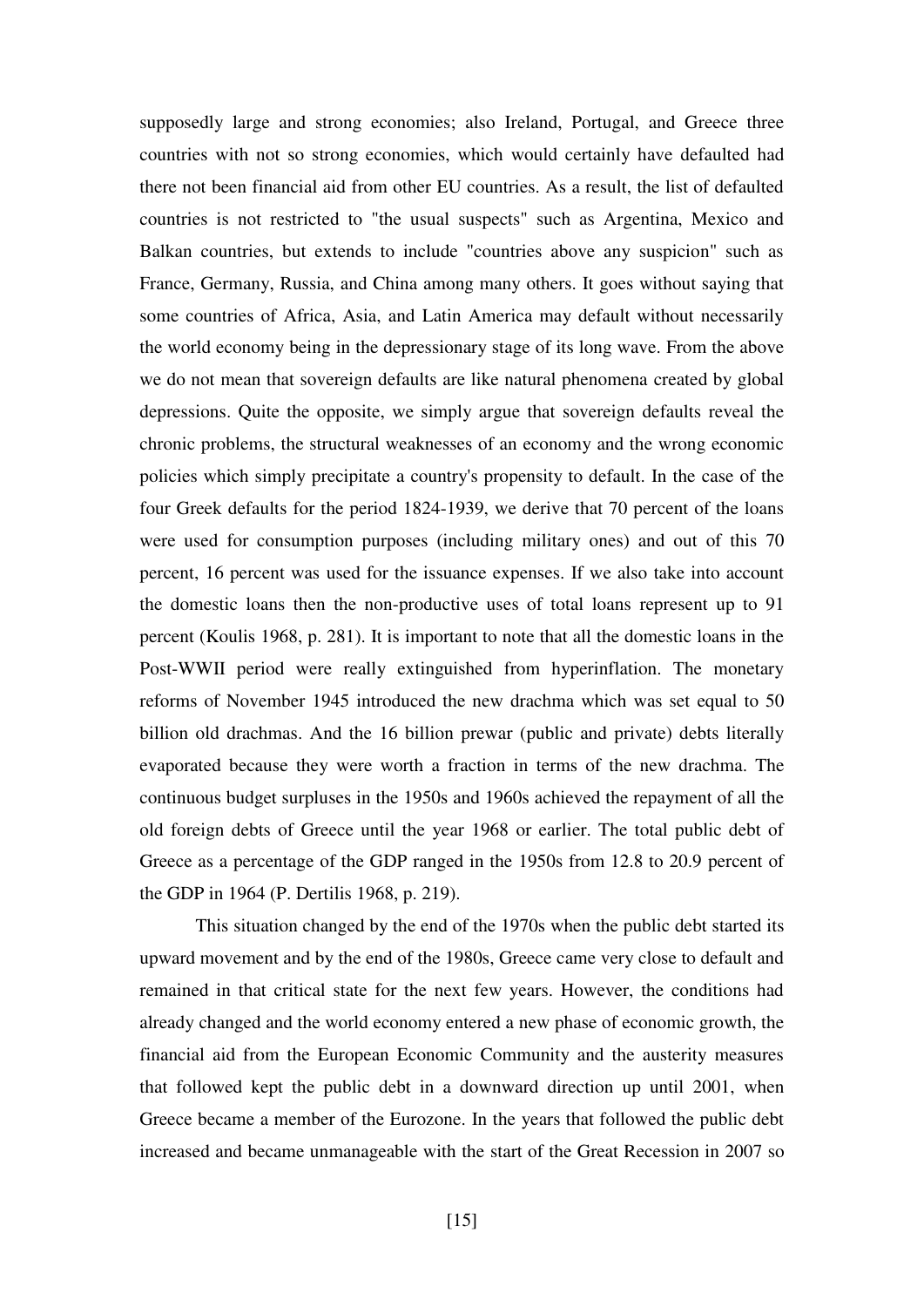the first Memorandum was instituted in 2010.<sup>7</sup> In a comparison with the sovereign defaults of 1893 and 1932, the economic consequences are by far more significant in terms of losses in output, income and worse of all unprecedented unemployment rates. A sovereign default was officially avoided as a result of the financial aid from EU countries and the IMF.

The internal economic problems due to the everlasting structural inefficiencies of the Greek economy (tax evasion, a deficient pension system, low competitiveness) were created by incompetent political elites aiming at their reproduction and perpetuated through a clientelistic bondage with the electorate. We have revealed here the importance of international fluctuations and crises. Instead of dealing with the serious economic problems, aiming at a more equitable income distribution through progressive taxation and the direction of public (and to a certain extent private) expenditures towards infrastructure and productive investment in general, the political elites resorted to the easy way of borrowing and spending mainly on public consumption and other unproductive uses which accumulated huge amounts of debt. Our historical exegesis has exposed the cardinal weakness of a State born in default and evolved under a permanent pressure by its creditors to modernize its institutional framework. Because of these above characteristics of Greece and the slow evolution of its main economic institutions (land property rights, market regulation, business firms and labor unions, and the monetary and credit system, cf. Zouboulakis 2005) the Greek state is permanently in the danger zone of sovereign default. Although, history repeats itself in a different manner, we endorse Hegel's dictum "We learn from history that we do not learn from history". The reason may be found in the inexorable economic-cum-political regularities underneath the observed phenomena.

## **References**

-

Andreades Α. (1904) *History of the National Loans*. Athens, Estia (in Greek). Dertilis G. (2006) *History of the Greek State 1830-1920,* Athens: Estia (in Greek). Dertilis P. (1968) *Textbook of Public Economics*. vol. 2. Athens: Sakkoula Editions Finlay G. (1861) *History of the Greek Revolution,* Edinburgh: Blackwood & sons.

 $<sup>7</sup>$  Following the rich terminology of defaults, we could call the default of Greece to pay loan obligations</sup> to the IMF in June 2015 as an "excusable default".